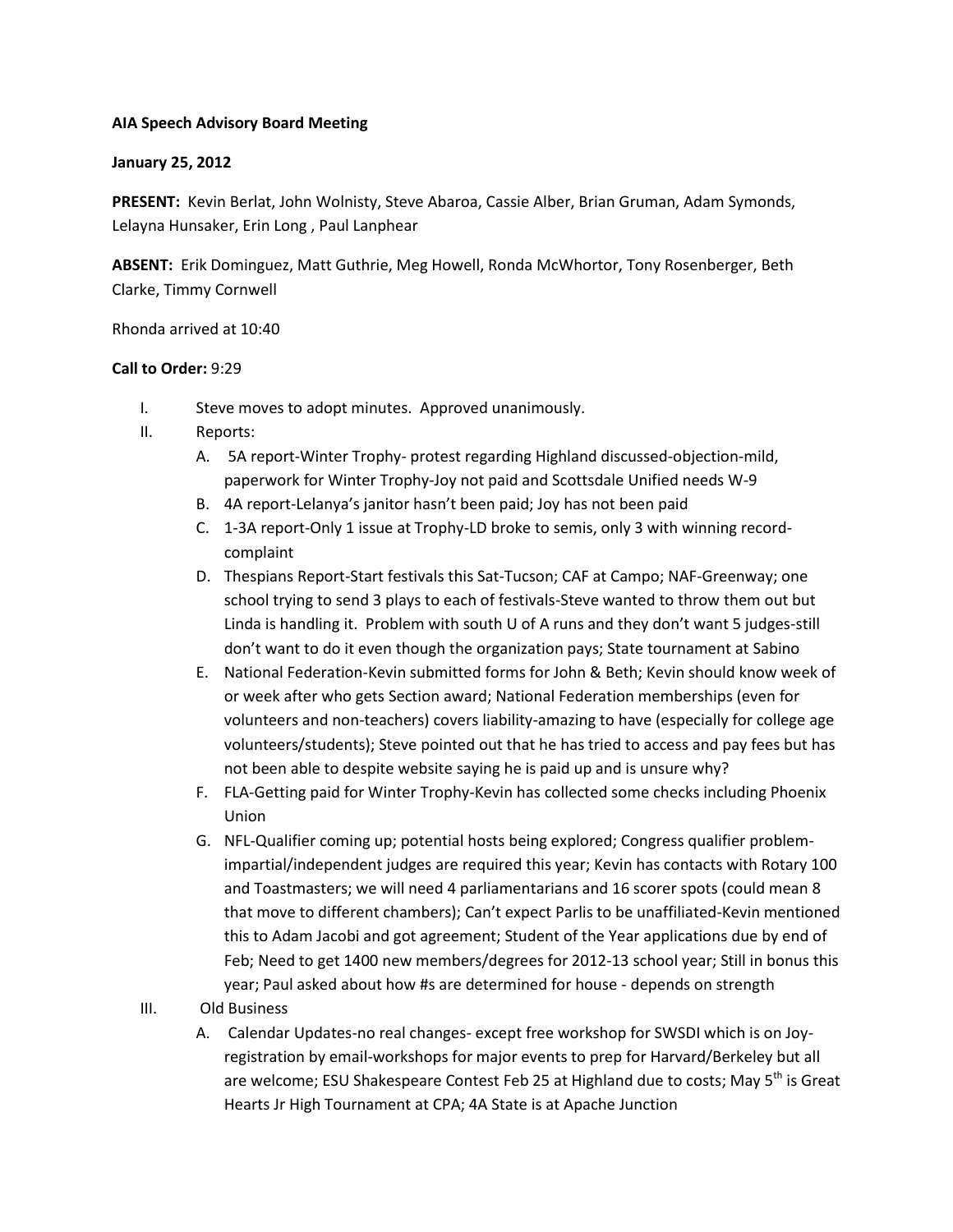- B. FLA: Website-improving, not much breaking news, but Kevin updates once a month or so; updated rule book and protest forms are on the site-AIA website does not have this yet so utilize for State-use azforensics.com instead
- C. Public Relations Officer: Kevin submitted paperwork to Lori Trantor and they will go to AIA Board and then it will be passed and we can move forward at that point
- D. AIA Divisional Alignments: Closed for now, may show up again at convention, AIA is happy with status quo for now but would be open to change possibly too; recommendation that we try to keep this committee away from making decisions that could be political in nature; Conferences still matter for the AIA governance; John questions whether an affiliate can pay their dues and then become member in mid-year so they can attend State this year
- E. Hall of Fame Election: Kevin will remind Beth to get nominees and ballots out. Lynn Stewart received plaque and was thrilled with the honor. 1 new nominee and previous nominees to reconsider.
- F. Tournament Host Rotation Proposal: Still open and out there. Not sure if we have it out there who are willing. Idea still exists.
- G. Close of Appeal of Sanction: Sept letter sent but unable to produce; We made our ruling in Sept; judge Novice debate only; has anyone watched his ballots? According to John behavior at PCDS was exemplary-pointed out that he accidently got a varsity and swapped for Novice; question about attending Dobson Invitational and answer was no; cannot judge at State and NFL
- IV. New Business
	- A. 2012 State-trophies are ordered; State Tournament Director Meeting is March  $7<sup>th</sup>$  at 9:30 and done by 11:30-12:00 about paperwork, trophies, final details; clarification that all payments and reimbursements given to AIA, not FLA

1-3A at Winslow; many schools (preps) want Congress…rural schools do not; John asked for formal letter request; not pushing this year

4A at Apache Junction; needs to know rooms, recommend contacting Brent to get info; needs refresher to set up Congress

5A at Mesquite; judges from the County Attorney's office; Princeton Review judges are hoped for. KEVIN says contact Brent and start setting up website; Matt will write Extemp; someone else needs to write Impromptu; Paul purchased extemp topics from a company and willing to provide to all

B. Debrief of Activity Chairs Meeting: On Jan  $4^{th}$ -chairs of S&D, Thespians, JROTC, and Chess met with Dean; who are you, what do you do, why are bylaws the way they are; how can we help you; how can we make things more consistent…S&D and Theatre bylaws are better developed when compared to the other 2 groups; more flexibility because our tournament guides are specific enough but still open; AIA wanted sanctioned events need to be submitted by the AD of the school who hosts tournament; Chairs did not care for that suggestion; Kevin asked if chairs could just submit-still trying to figure out how it will get on Sanction Calendar; Budgets & Entry Fees-Chess & JROTC don't charge or they keep money; Activities side of AIA; can provide certificates-for